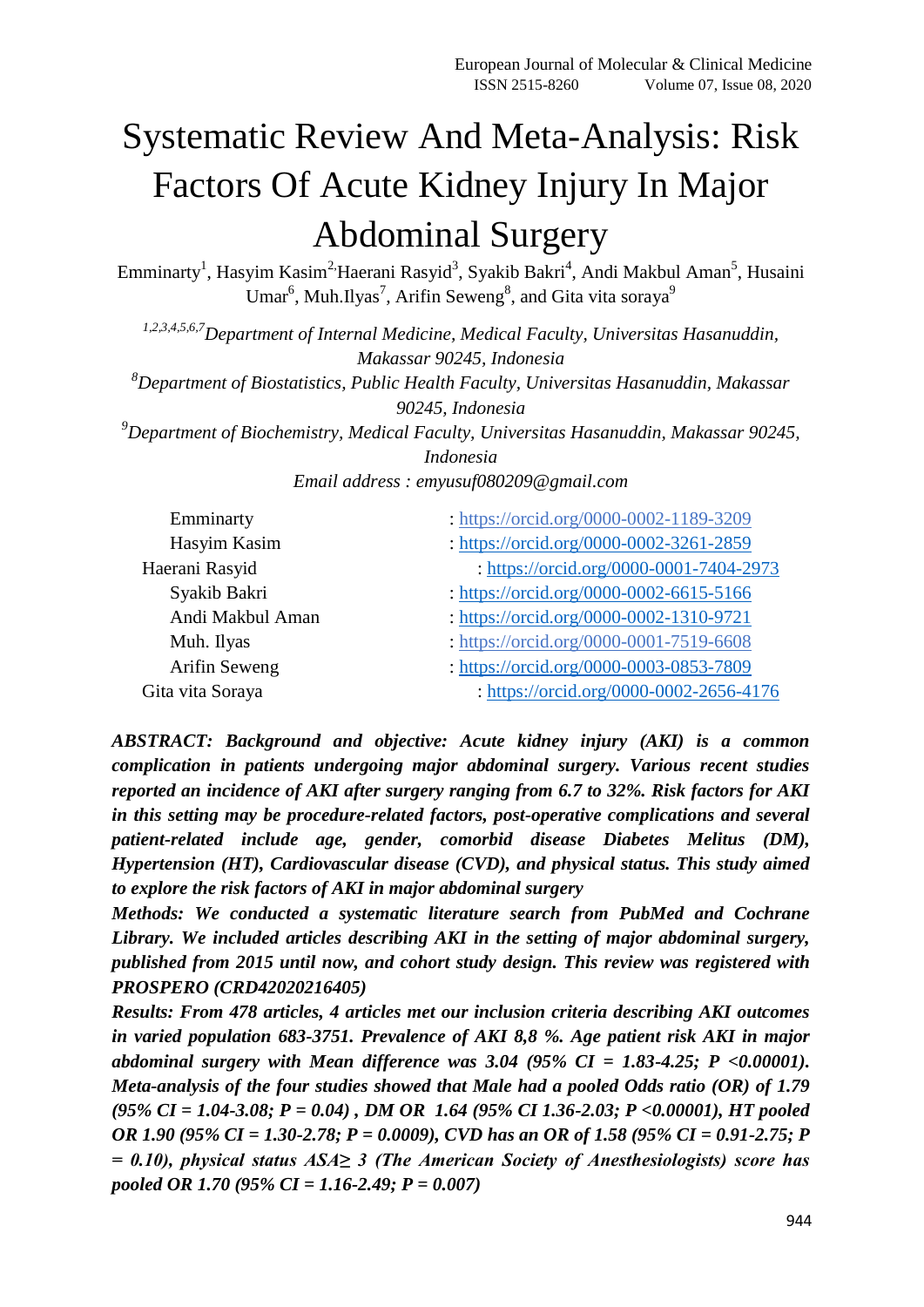*Conclusion: Risk factors of AKI in major abdominal surgery setting are higher significantly in male, and patient with comorbid disease DM and HT had a significantly high risk of AKI, as well as physical status score ASA*  $\geq$  *3.* 

*KEYWORDS: AKI, risk factors, major abdominal, surgery, major surgery*

# **1. INTRODUCTION**

Acute kidney injury is a poor predictor of short- and long-term outcomes, as well as a significant risk factor for the development of chronic kidney disease  $(CKD)^{1,2}$ . Incidence of AKI is 13.3 million cases every year, and 11.3 million in developing countries<sup>3</sup>. To diagnose AKI, there are several criteria used around the world, RIFLE (Risk-Injury-Failure-Loss-End Stage Renal Failure), AKIN (Acute Kidney Injury Network), and KDIGO (Kidney Disease Improving Global Outcome)<sup>1,4,5</sup>. One-third of AKI in a hospital are caused by surgical intervention, but AKI as a complication after surgery is often undiagnosed<sup>6</sup>. Risk factors for AKI can be associated with patient and surgical intervention. There are several risk factors for AKI in patients with major abdominal surgery of older age, DM, HT, CVD, type of surgery, duration of surgery, use of vasoactive drugs, and intraoperative erythrocyte transfusion<sup>78,9</sup>.Recognizing the risk factors for complications of AKI after surgery is expected to be a reference for predictors of AKI. Therefore, a systematic review and metaanalysis of the risk factors for AKI in major abdominal surgery is needed.

# **2. MATERIAL AND METHODS**

### *2.1 Study selection and eligibility criteria*

We included all original research articles describing AKI in the setting of major abdominal surgery, patients  $>18$  years old, cohort study design, articles published after 2015, and in English. We prospectively excluded studies that do not report AKI in major abdominal surgery, surgery on urological, gynecological, vascular, and transplant, preexisting CKD, and Renal Replacement Therapy. No ethical approval will be needed because data from previously published studies in which informed consent was obtained by primary investigators will be retrieved and analyzed.

# *2.2 Literature search*

We conducted a systematic literature search from the PubMed and Cochrane library database in April - August 2020. Our search strategy combined the following search terms mapped to the appropriate MeSH subject headings, exploded in the following Boolean expression: (AKI OR acute kidney injury OR acute renal failure) AND (incidence OR risk factors) AND (major surgery: operation OR surgery OR major surgery OR postoperative). Identical results were removed. The remaining studies were screened for relevance by title and abstract. Further reading and investigation according to inclusion and exclusion were done to search for potentially relevant studies. Our systematic review was registered with PROSPERO (CRD42020216405) and we adhered to the PRISMA (the Preferred Reporting Items for Systematic Reviews and MetaAnalyses).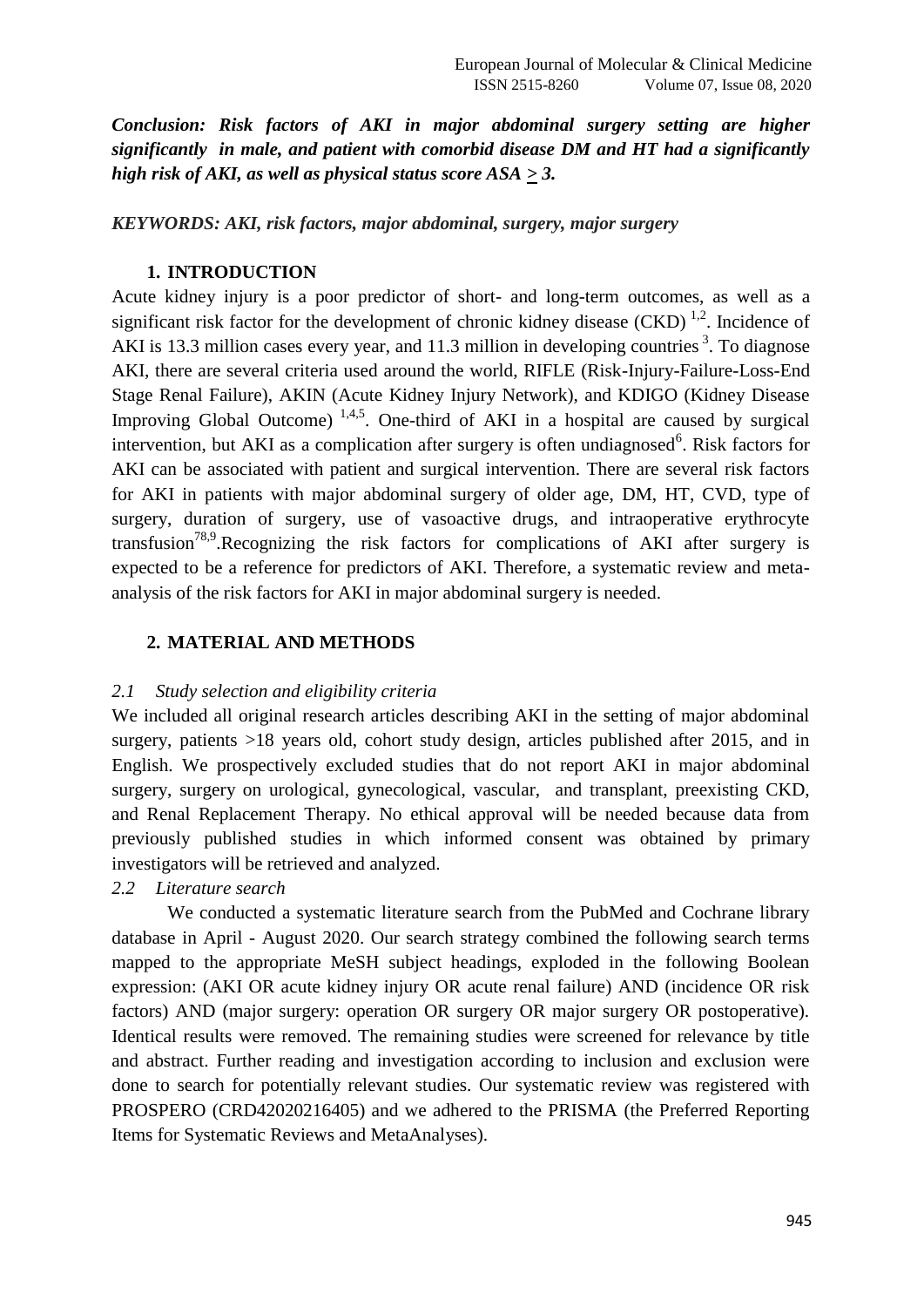# *2.3 Data extraction*

Data extraction was performed using standardized forms that include generic information (first author, year, place), sample size, study design, age, gender, design, type of surgery, the comorbid disease which consists of HT, DM, and CVD, and ASA-PS scores>3. Data extraction was performed independently by two authors (EB and HK)

# *2.4 Statistical analysis*

Statistical analysis was performed using Review Manager V.5.4 (RevMan). We anticipated heterogeneity in terms of sample size with fixed and random effects models. Statistical heterogeneity between studies was analyzed using the Higgins  $I^2$  test to estimate odds ratios (ORs) for dichotomous data and mean differences for continuous data<sup>10</sup> and explored graphically at the forest plot. The non-overlapping 95% CI results showed heterogeneity. The χ2 test was performed to assess homogeneity with a cut-off value of 10% (0.10). Interpretation of heterogeneity according to the Cochrane guidelines was 0–40% low heterogeneity, 30–60% moderate heterogeneity, 50–90% substantial heterogeneity, and 75– 100% substantial heterogeneity. The Z score was calculated to get the overall effect, with the results of the analysis being significant if the P-value <0.05.

## **3. RESULTS**

## *3.1 Study selection*

Our systematic search identified a total of 278 titles from which a total of 4 articles describing AKI outcomes in patients undergoing major abdominal surgery. As many as 247 records were excluded after screening the title or abstract. After evaluating and assessing 31 potential studies, 27 studies were removed because 16 articles: are not a cohort study, have various types of surgery, outcomes are not AKI, have special populations, are not in English, 11 articles' total NOS score was less than 7. The selection process is shown in Fig. 1.

### *3.2 Study characteristics*

The total patient varied from 683-3751 from 4 studies. Pooled prevalence of AKI varied between 5.8 -25.9%. The proportion of males varied from 60.7-65%, and patients who had a history of comorbid DM varied from 15.9 to 31%, CVD 1.6-5.85%, and HT was between 30-87%. The total number of AKI patients setting major abdominal surgery with DM, HT, CVD, and ASA-PS scores > 3 was less than those without AKI. The basic characteristics of the study are shown in Table 1

|                      | <b>Table 1</b> |                        |  |                      |     |                  |                |    |          |      |  |  |  |
|----------------------|----------------|------------------------|--|----------------------|-----|------------------|----------------|----|----------|------|--|--|--|
| Study characteristic |                |                        |  |                      |     |                  |                |    |          |      |  |  |  |
|                      |                |                        |  | <b>AKI</b> vs No AKI |     |                  |                |    |          |      |  |  |  |
| No                   | Author,        | Study design No.enroll |  | total                |     | Male Age years   | <b>CVDDMHT</b> |    |          | ASA- |  |  |  |
|                      | year           |                        |  |                      |     | $(Mean+SD)$      |                |    |          | PS   |  |  |  |
|                      |                |                        |  |                      |     |                  |                |    |          |      |  |  |  |
| 1.                   | Kee, 2019      | Retrospective 683      |  | 177                  | 104 | $60,9{\pm}13$ vs | 12             | 40 | 68 vs NA |      |  |  |  |
|                      | 11             |                        |  | VS                   | VS  | $56,8 \pm 13,6$  | VS             | VS | 146      |      |  |  |  |
|                      |                |                        |  | 506                  | 311 |                  | 28             | 46 |          |      |  |  |  |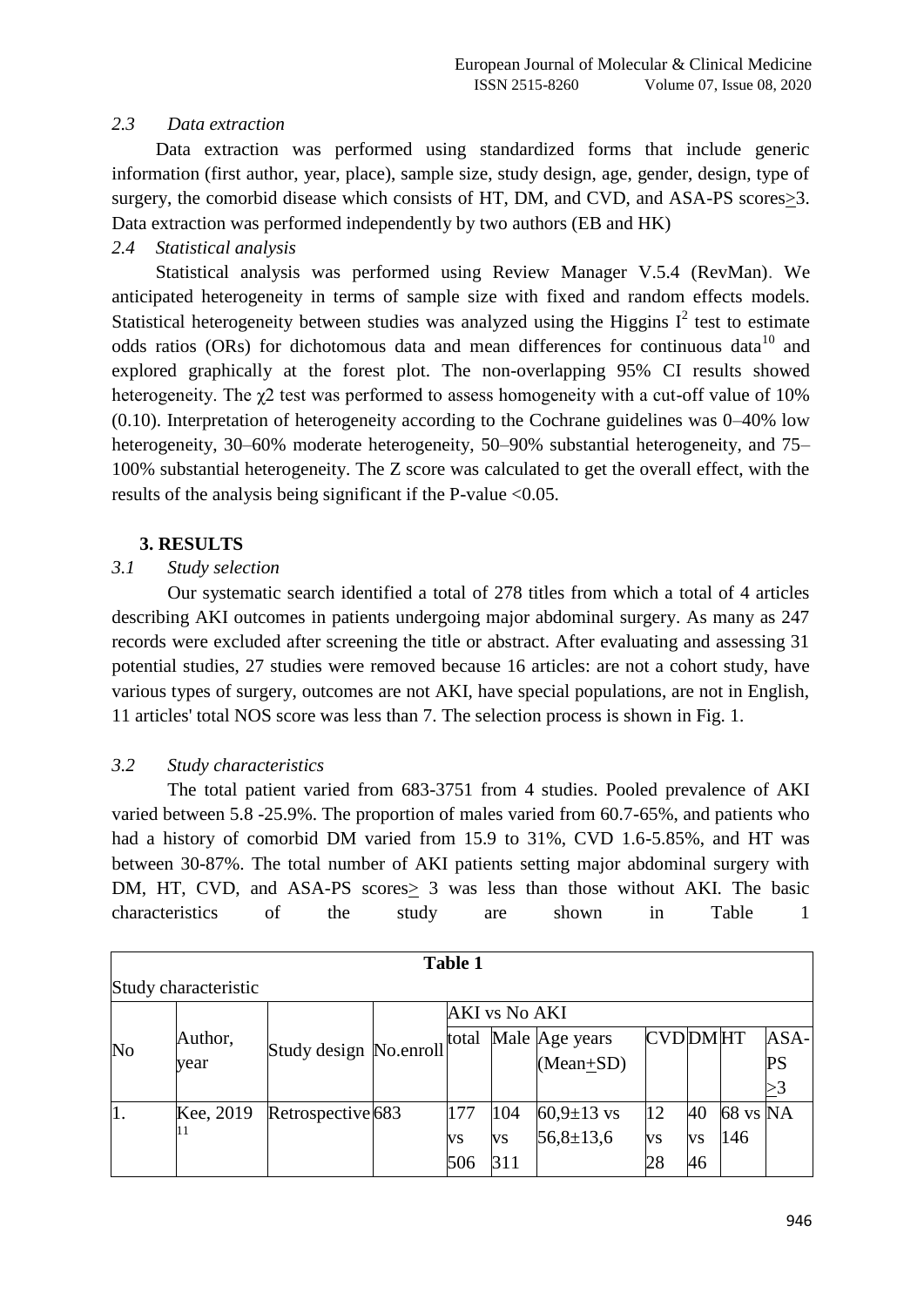| 2.             | Mizota,     | Retrospective 3560 |     | 226       | 181       | $66,25 \pm 9,6$ vs 7 vs 58 |      |           | 117       | $26 \text{ vs}$  |
|----------------|-------------|--------------------|-----|-----------|-----------|----------------------------|------|-----------|-----------|------------------|
|                | $2017^{12}$ |                    |     | <b>VS</b> | <b>VS</b> | $65,25 \pm 12,59$ 50       |      | VS        | <b>VS</b> | 208              |
|                |             |                    |     | 3334 2001 |           |                            |      | 508 961   |           |                  |
| $\mathbf{3}$ . | Mizota,     | Retrospective 3751 |     | 216       | 176       | $67,25\pm9,6$ vs 9 vs      |      | 54        | 112       | 28 <sub>vs</sub> |
|                | $2018^{14}$ |                    |     | <b>VS</b> | <b>VS</b> | $62,75 \pm 12,59$          | 53   | VS        | <b>VS</b> | 222              |
|                |             |                    |     | 3493 2112 |           |                            |      |           | 547 1026  |                  |
| 4.             | <b>STAR</b> | Prospective        | 949 | 175       | 126       | <b>NA</b>                  | 6 vs | 61        | 153       | 81 vs            |
|                | Surg,       |                    |     | VS        | <b>VS</b> |                            | 34   | <b>VS</b> | <b>VS</b> | 321              |
|                | $2018^{13}$ |                    |     | 774       | 491       |                            |      | 234 672   |           |                  |

AKI: Acute kidney Injury, CVD: Cardiovascular Disease, DM: Diabetes mellitus, HT: Hypertension, ASA-PS: *The American Society of Anesthesiologist Physical Status* score, NA: *not available*

*3.3 Risk of AKI patient-related factors*

One study was not included in the meta-analysis to determine the relationship between age and risk of AKI because the data were presented in the centered mean. The results of the meta-analysis showed that the mean difference between ages was 3.04 (95% CI  $= 1.83-4.25$ ; P <0.00001) and was significantly higher in the AKI group than without AKI. The risk of AKI in major abdominal surgery was 1.79 times higher in males (OR of 1.79 (95% CI = 1.04-3.08;  $P = 0.04$ )) and statistical heterogeneity among the four studies was significant (P < 0.00001). The pooled OR females had 0.56 (95% CI = 0.32-0.96; P = 0.04) and statistical heterogeneity between the four studies was also significant  $(P \le 0.00001)$ . Meta-analysis of the four studies showed that DM had an OR of 1.64 (95% CI 1.36-2.03; P  $\leq 0.00001$ ), HT had an OR of 1.90 (95% CI = 1.30-2.78; P = 0.0009), CVD had a pooled OR of 1.58 (95% CI = 0.91-2.75;  $P = 0.10$ ). Meta-analysis of the three studies showed that score ASA-PS  $\geq$  3 had an OR of 1.70 (95% CI = 1.16-2.49; P = 0.007). The risk of AKI patientrelated factors of the study is shown



In fig  $2-5$ Fig. 1. Prisma Flowchart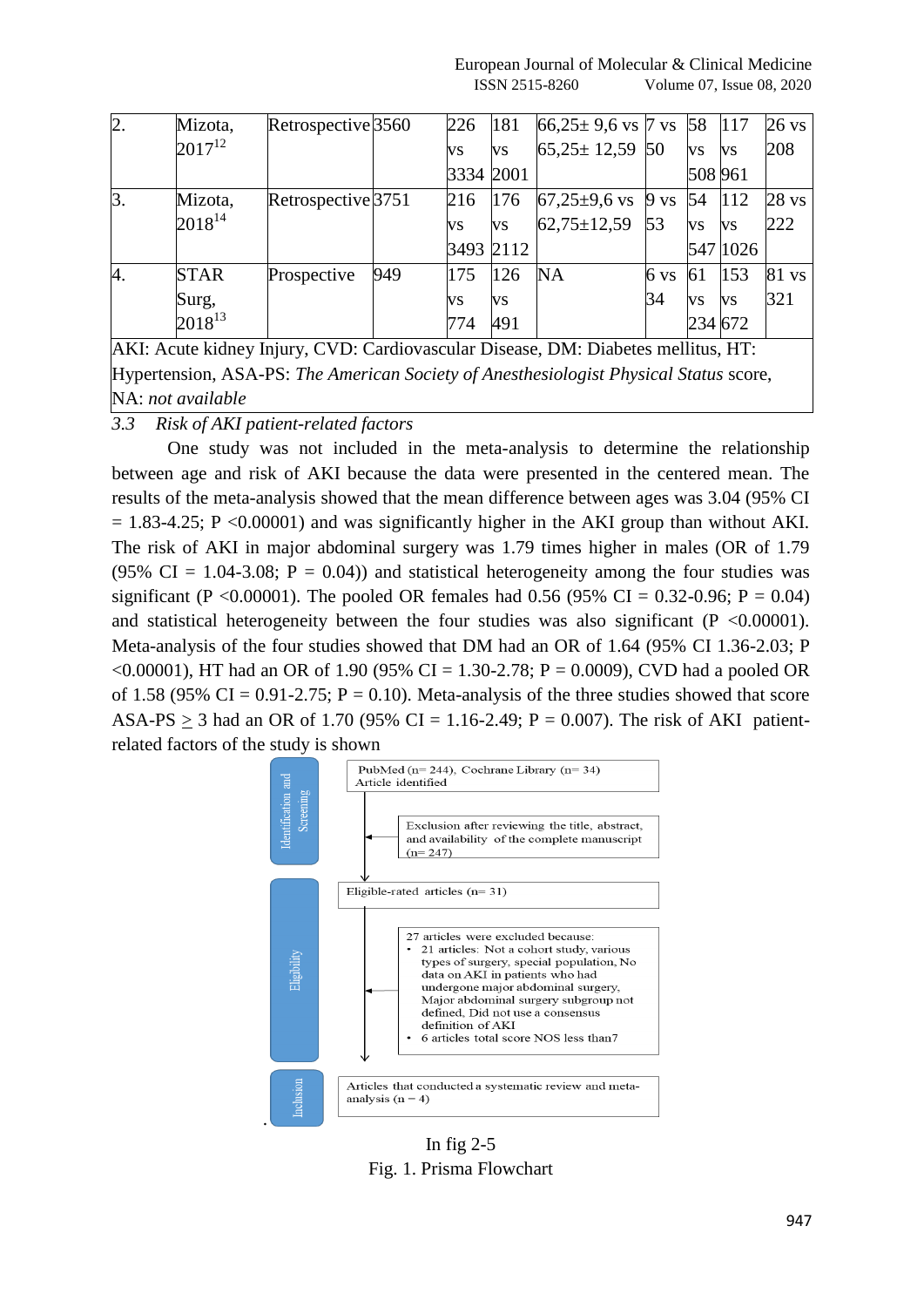#### European Journal of Molecular & Clinical Medicine ISSN 2515-8260 Volume 07, Issue 08, 2020

|                                                                                                                                                     |              | AKI    |      |                      | No AKI |     |             | <b>Mean Difference</b>          |  |  | <b>Mean Difference</b> |  |  |
|-----------------------------------------------------------------------------------------------------------------------------------------------------|--------------|--------|------|----------------------|--------|-----|-------------|---------------------------------|--|--|------------------------|--|--|
| <b>Study or Subgroup</b>                                                                                                                            | Mean         | SD.    |      | <b>Total Mean</b>    | SD     |     |             | Total Weight IV, Random, 95% CI |  |  | IV, Random, 95% CI     |  |  |
| Kee2019                                                                                                                                             | 60 9.        | 13.    | 177  | 56.8                 | 13.6   | 506 | 21.0%       | 4.10 [1.85, 6.35]               |  |  |                        |  |  |
| Mizota 2017                                                                                                                                         | -66 25 - 9.6 |        | 226. | 62.75 12.59 3334     |        |     | 39.9%       | 3.50 [2.18, 4.82]               |  |  |                        |  |  |
| Mizota 2018                                                                                                                                         | 6725 96      |        |      | 216 65.25 12.59 3493 |        |     | 39.2%       | 2.00 [0.65, 3.35]               |  |  |                        |  |  |
| <b>Total (95% CI)</b>                                                                                                                               |              |        | 619  |                      |        |     | 7333 100.0% | 3.04 [1.83, 4.25]               |  |  |                        |  |  |
| Heterogeneity: Tau <sup>2</sup> = 0.50; Chi <sup>2</sup> = 3.58, df = 2 (P = 0.17); $P = 44\%$<br>Test for overall effect: $Z = 4.91$ (P < 0.00001) |              | $-100$ | -50  | No AKI AKI           | 50     | 100 |             |                                 |  |  |                        |  |  |

# Fig.2. Analysis and forest plot of the mean difference in the age against the risk of AKI in major abdominal surgery

## A.

|                                                                                                    | AKI    |       | No AKI       |      |        | <b>Risk Ratio</b>          |             | <b>Risk Ratio</b>   |  |           |
|----------------------------------------------------------------------------------------------------|--------|-------|--------------|------|--------|----------------------------|-------------|---------------------|--|-----------|
| <b>Study or Subgroup</b>                                                                           | Events | Total | Events Total |      |        | Weight M-H, Random, 95% CI |             | M-H, Random, 95% CI |  |           |
| Kee2019                                                                                            | 104    | 177   | 311          | 506  | 22.0%  | $0.96$ [0.83, 1.10]        |             |                     |  |           |
| Mizota 2017                                                                                        | 181    | 226   | 2001         | 3334 | 26.7%  | 1.33 [1.24, 1.43]          |             |                     |  |           |
| Mizota 2018                                                                                        | 176    | 216   | 2112         | 3493 | 26.8%  | 1.35 [1.26, 1.44]          |             |                     |  |           |
| Star Surg 2018                                                                                     | 126    | 175   | 491          | 774  | -24.5% | 1.13 [1.02, 1.26]          |             |                     |  |           |
| <b>Total (95% CI)</b>                                                                              |        | 794   |              | 8107 | 100.0% | 1.20 [1.04, 1.37]          |             |                     |  |           |
| Total events                                                                                       | 587    |       | 4915         |      |        |                            |             |                     |  |           |
| Heterogeneity: Tau <sup>2</sup> = 0.02; Chi <sup>2</sup> = 26.98, df = 3 (P < 0.00001); $P = 89\%$ |        |       |              |      | 10     |                            |             |                     |  |           |
| Test for overall effect: $Z = 2.58$ (P = 0.010)                                                    |        |       |              |      |        |                            | 0.01<br>0.1 | AKI<br>No AKI       |  | $100^{1}$ |

#### B.

|                                                                                                    | AKI |     | <b>No AKI</b> |        |        | <b>Odds Ratio</b>                                    |      |     | <b>Odds Ratio</b>   |    |                 |
|----------------------------------------------------------------------------------------------------|-----|-----|---------------|--------|--------|------------------------------------------------------|------|-----|---------------------|----|-----------------|
| <b>Study or Subgroup</b>                                                                           |     |     |               |        |        | Events Total Events Total Weight M-H, Random, 95% CI |      |     | M-H, Random, 95% CI |    |                 |
| Kee2019                                                                                            | 73. | 177 | 195           | 506    | 25.0%  | 1.12 [0.79, 1.59]                                    |      |     |                     |    |                 |
| Mizota 2017                                                                                        | 45  | 226 | 1381          | 3334   | 25.2%  | $0.35$ $[0.25, 0.49]$                                |      | $-$ |                     |    |                 |
| Mizota 2018                                                                                        | 40  | 216 | 1333          | - 3493 | 25.0%  | $0.37$ [0.26, 0.52]                                  |      | -   |                     |    |                 |
| Star Surg 2018                                                                                     | 49  | 175 | 283           | 774    | 24.8%  | 0.67 [0.47, 0.97]                                    |      |     |                     |    |                 |
| <b>Total (95% CI)</b>                                                                              |     | 794 |               | 8107   | 100.0% | 0.56 [0.32, 0.96]                                    |      |     |                     |    |                 |
| Total events                                                                                       | 207 |     | 3192          |        |        |                                                      |      |     |                     |    |                 |
| Heterogeneity: Tau <sup>2</sup> = 0.28; Chi <sup>2</sup> = 29.33, df = 3 (P < 0.00001); $P = 90\%$ |     |     |               |        |        |                                                      |      | 0.1 |                     | 10 | $100^{\degree}$ |
| Test for overall effect: $Z = 2.10$ (P = 0.04)                                                     |     |     |               |        |        |                                                      | 0.01 |     | No AKI<br>AKI       |    |                 |

# Fig.3. Analysis and forest plot of gender A) male and B) female against the risk of AKI in major abdominal surgery

A

|                                                                       | AKI             | <b>No AKI</b>                 | <b>Odds Ratio</b>           | <b>Odds Ratio</b>  |
|-----------------------------------------------------------------------|-----------------|-------------------------------|-----------------------------|--------------------|
| <b>Study or Subgroup</b>                                              | Total<br>Events | <b>Events</b><br><b>Total</b> | Weight M-H, Fixed, 95% CI   | M-H, Fixed, 95% CI |
| Kee2019                                                               | 177<br>40       | 76<br>506                     | 16.7%<br>1.65 [1.08, 2.54]  | —                  |
| Mizota 2017                                                           | 226<br>58       | 3334<br>508                   | 26.3%<br>1.92 [1.40, 2.63]  | $-$                |
| Mizota 2018                                                           | 216<br>54       | 3493<br>547                   | 26.2%<br>1.80 [1.30, 2.48]  | --                 |
| Star Surg 2018                                                        | 175<br>61       | 774<br>234                    | 30.8%<br>1.23 [0.87, 1.75]  |                    |
| <b>Total (95% CI)</b>                                                 | 794             | 8107                          | 100.0%<br>1.63 [1.37, 1.94] |                    |
| Total events                                                          | 213             | 1365                          |                             |                    |
| Heterogeneity: Chi <sup>2</sup> = 3.87, df = 3 (P = 0.28); $P = 22\%$ |                 | 0.01<br>100<br>0.1<br>10      |                             |                    |
| Test for overall effect: $Z = 5.54$ (P < 0.00001)                     |                 |                               |                             | AKI<br>No AKI      |

#### B.

|                                                                                                  | AKI  |     | <b>No AKI</b> |           |        | <b>Odds Ratio</b>                                    |               |                     |     |  |
|--------------------------------------------------------------------------------------------------|------|-----|---------------|-----------|--------|------------------------------------------------------|---------------|---------------------|-----|--|
| <b>Study or Subgroup</b>                                                                         |      |     |               |           |        | Events Total Events Total Weight M-H, Random, 95% CI |               | M-H, Random, 95% CI |     |  |
| Kee2019                                                                                          | 68   | 177 | 46            | 506       | 24.8%  | 1.54 [1.07, 2.20]                                    |               | -                   |     |  |
| Mizota 2017                                                                                      | 117  | 226 | 961           | 3334      | 27.3%  | 2.65 [2.02, 3.48]                                    |               | $-$                 |     |  |
| Mizota 2018                                                                                      | 112  | 216 |               | 1026 3493 | 27.2%  | 2.59 [1.96, 3.41]                                    |               |                     |     |  |
| Star Surg 2018                                                                                   | 153. | 175 | 672           | 774       | 20.7%  | 1.06 [0.64, 1.73]                                    |               |                     |     |  |
| <b>Total (95% CI)</b>                                                                            |      | 794 |               | 8107      | 100.0% | 1.90 [1.30, 2.78]                                    |               |                     |     |  |
| Total events                                                                                     | 450  |     | 2805          |           |        |                                                      |               |                     |     |  |
| Heterogeneity: Tau <sup>2</sup> = 0.12; Chi <sup>2</sup> = 15.38, df = 3 (P = 0.002); $P = 80\%$ |      |     |               |           |        | 0.01<br>0 <sup>1</sup>                               |               | 10                  | 100 |  |
| Test for overall effect: $Z = 3.32$ (P = 0.0009)                                                 |      |     |               |           |        |                                                      | AKI<br>No AKI |                     |     |  |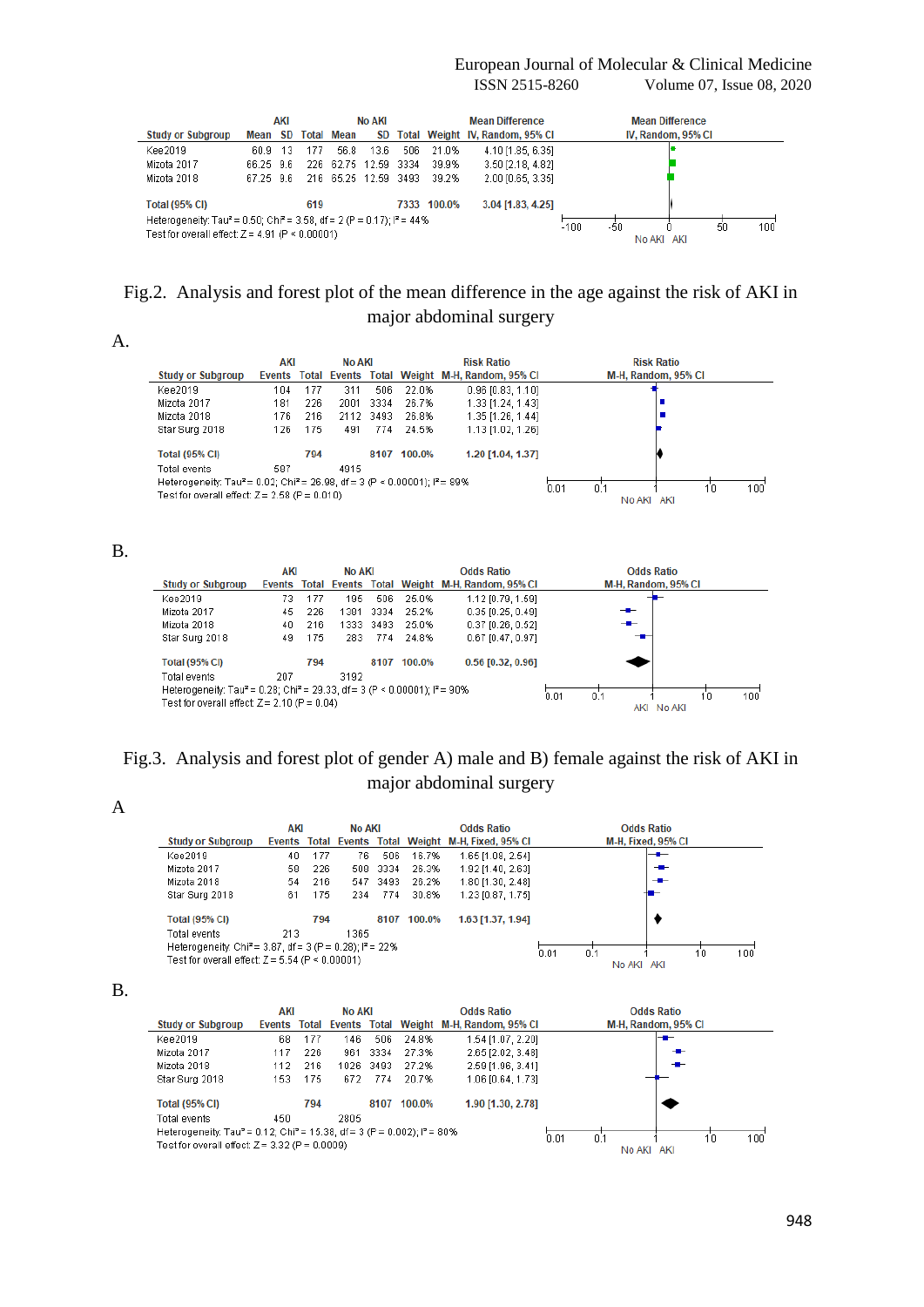

# Fig.4: Analysis and forest plot of A) DM, B) HT, C) CVD against the risk of AKI in major abdominal surgery

|                                                                                                                                                             | AKI       | <b>No AKI</b> |        | <b>Odds Ratio</b>                                    | <b>Odds Ratio</b>   |
|-------------------------------------------------------------------------------------------------------------------------------------------------------------|-----------|---------------|--------|------------------------------------------------------|---------------------|
| <b>Study or Subgroup</b>                                                                                                                                    |           |               |        | Events Total Events Total Weight M-H. Random, 95% CI | M-H, Random, 95% CI |
| Mizota 2017                                                                                                                                                 | 226<br>26 | 3334<br>208   | 31.1%  | 1.95 [1.27, 3.01]                                    | $-$                 |
| Mizota 2018                                                                                                                                                 | 28<br>216 | 222 3493      | 31.8%  | 2.19 [1.44, 3.34]                                    | $-$                 |
| Star Surg 2018                                                                                                                                              | 175<br>81 | 774<br>321    | 37.2%  | 1.22 [0.87, 1.69]                                    |                     |
| <b>Total (95% CI)</b>                                                                                                                                       | 617       | 7601          | 100.0% | 1.70 [1.16, 2.49]                                    |                     |
| Total events                                                                                                                                                | 135       | 751           |        |                                                      |                     |
| Heterogeneity: Tau <sup>2</sup> = 0.07; Chi <sup>2</sup> = 5.72, df = 2 (P = 0.06); i <sup>2</sup> = 65%<br>Test for overall effect: $Z = 2.72$ (P = 0.007) |           |               |        | 100<br>0.01<br>0.1<br>10<br>AKI<br>No AKI            |                     |

# Fig.5: Analysis and forest plot of score ASA-PS > 3 against the risk of AKI in major abdominal surgery

# **4. DISCUSSION**

From a systematic review of the four studies, it was found that the number of subjects who underwent major abdominal surgery varied from 683 to 3.751 patients. The population of major abdominal surgery in the study of Kee et al was colorectal surgery. Two studies by Mizota et al in 2017 and 2018 covered surgery that included liver, colorectal, pancreatic, and esophageal resections. One study by Star Surg et al included patients undergoing major gastrointestinal and liver surgery. It appears that the four studies in this systematic review have a considerable variation in the type of major abdominal surgery. O'Connor et al in 2015 on 19 cohort studies found an incidence of GgGA 13.4% (95% CI = 10.9-16.4) and there was a significant heterogeneity ( $I^2 = 99\%$ ) among all studies. Major abdominal surgery including mixed, hepatobiliary, major gynecology, upper gastrointestinal, and colorectal.  $8,11-14$ 

Risk of AKI-related age was found that the mean difference was 3.04 (95% CI  $= 1.83-4.25$ ; P <0.00001), this mean age difference was significantly higher in the AKI group than without AKI. As we get older there is a decrease in the capacity of the kidneys to adapt to hemodynamic changes, the renal plasma flow is lower, and the renal response to vasodilation factors is also reduced. Elderly patients are also more frequently exposed to drugs that can affect kidney function, such as diuretics and contrast media agents. <sup>15,16</sup>

According to KDIGO, female is one of the risk factors for susceptibility to AKI. Long et al's study reported that female had a higher risk of AKI abdominal surgery setting with an OR of 0.68 (99% CI = 0.47-0.98). Significant risk of AKI major abdominal surgery setting for both male OR 1.79 (95% CI = 1.04-3.08; P = 0.04) and female OR 0.56 (95% CI = 0, 32-0.96;  $P = 0.04$ ). From the results of this meta-analysis, male had 1.79 times the risk of AKI occurrence and female had a 44% renoprotective effect. 1,15

C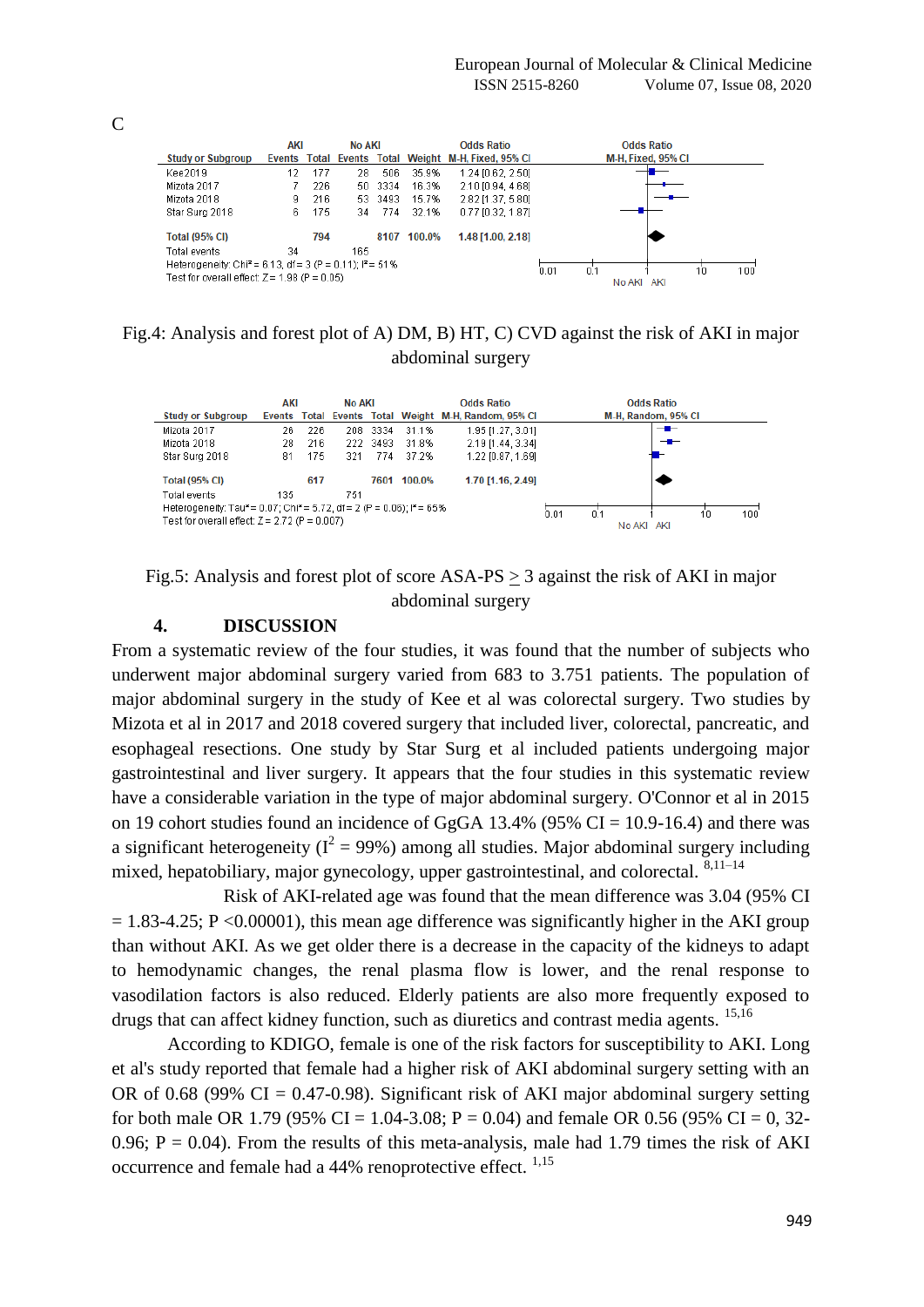Throughout our study, this study was the first meta-analysis to evaluate comorbid risk factors, particularly DM, HT, and CVD for the incidence of AKI in major abdominal surgery. Especially for DM and HT, no further evaluation of the history of treatment was carried out, whereas CVD in this meta-analysis was the majority of the history of congestive heart failure. Diabetes mellitus is known to be a risk factor for susceptibility to AKI occurrence. Hyperglycemia has been shown to predispose the kidneys to ischemia, microvasculopathy, and interstitial inflammation<sup>1,17</sup>. In this study, it was found that DM has an OR of 1.64 (95%)  $CI = 1.36 - 2.03$ ; P <0.00001). Biteker et al conducted a multivariate analysis of the risk factors of AKI, found that DM has a risk of 1.53 times (95% CI = 1.19-3.46;  $P = 0.001$ ) and is an independent risk factor for AKI. <sup>6</sup>

Hypertension in this metanalysis was found to have an OR of 1.9 (95%  $CI = 1.30 - 2.78$ ;  $P = 0.0009$ ) but statistical heterogeneity among the four studies was significant. Star Surg et al specifically evaluating perioperatively of patients taking ARB or ACE-I reported that HT was more common in patients with ARB than without ARB. In another study by Kim et al, it was found that HT was a strong predictor of AKI (adjust RR 1.50 [1.40–1.61]) in intraabdominal surgery. <sup>18</sup> The study of Tomozawa et al reported the risk of AKI in surgical liver resection in which patients with a history of HT had an adjusted OR of 2.10 (95% CI = 1.11-3.97). Uncontrolled hypertension can result in the arteries around the kidneys narrowing, weakening, or hardening, resulting in insufficient blood flow to the kidney tissue and the kidneys losing their ability to filter blood and regulating fluids, hormones, acids, and salts in the body. Surgery causes an increase in catabolic hormones and cytokines which increase the secretion of antidiuretic hormones, activate RAAS, increase aldosterone, also cause sodium and water retention and loss of potassium. 18,19

Previous studies by Pan et al found that the risk of CVD was OR 1.85;  $P = 0.007$ , in this study the OR is 1.58 (95% CI = 0.91-2.75;  $P = 0.10$ ). History of CVD in AKI patients undergoing major non-cardiovascular surgery has been shown to have a high risk of mortality in hospitalization. Long et al found a higher risk of AKI in patients with congestive heart failure OR 3.07 (99% CI = 1.74-5.41; P < 0.001). <sup>15,20</sup>

The study by Kee et al that did not assess ASA-PS score as a risk factor for AKI, this study only analyzed three studies. The results showed that physical status score ASA-PS > 3 had an OR of 1.7 (95% CI = 1.16-2.49;  $P = 0.007$ ) and statistical heterogeneity among the three studies was not significant. This result is different from the study by Teixeira et al, which reported that the ASA-PS  $4/5$  score had a much higher OR of 9.1 (95% CI = 2.9-27.5; P <0.0001). The much greater variation in the total number of patients in this meta-analysis was the first to evaluate ASA-PS scores as a risk factor for AKI.<sup>21</sup>

4.1 Limitation

To our knowledge, this is the first meta-analysis to assess the risk factors of AKI in patients related to major abdominal surgery. Our limitations were the heterogeneous types of major abdominal surgery and various data reported in the median, interquartile range (IQR), and centre mean. This study only evaluated four studies, two studies using one data source, gray publications were excluded, and only used two search databases. Therefore, we realize that there is a publication bias.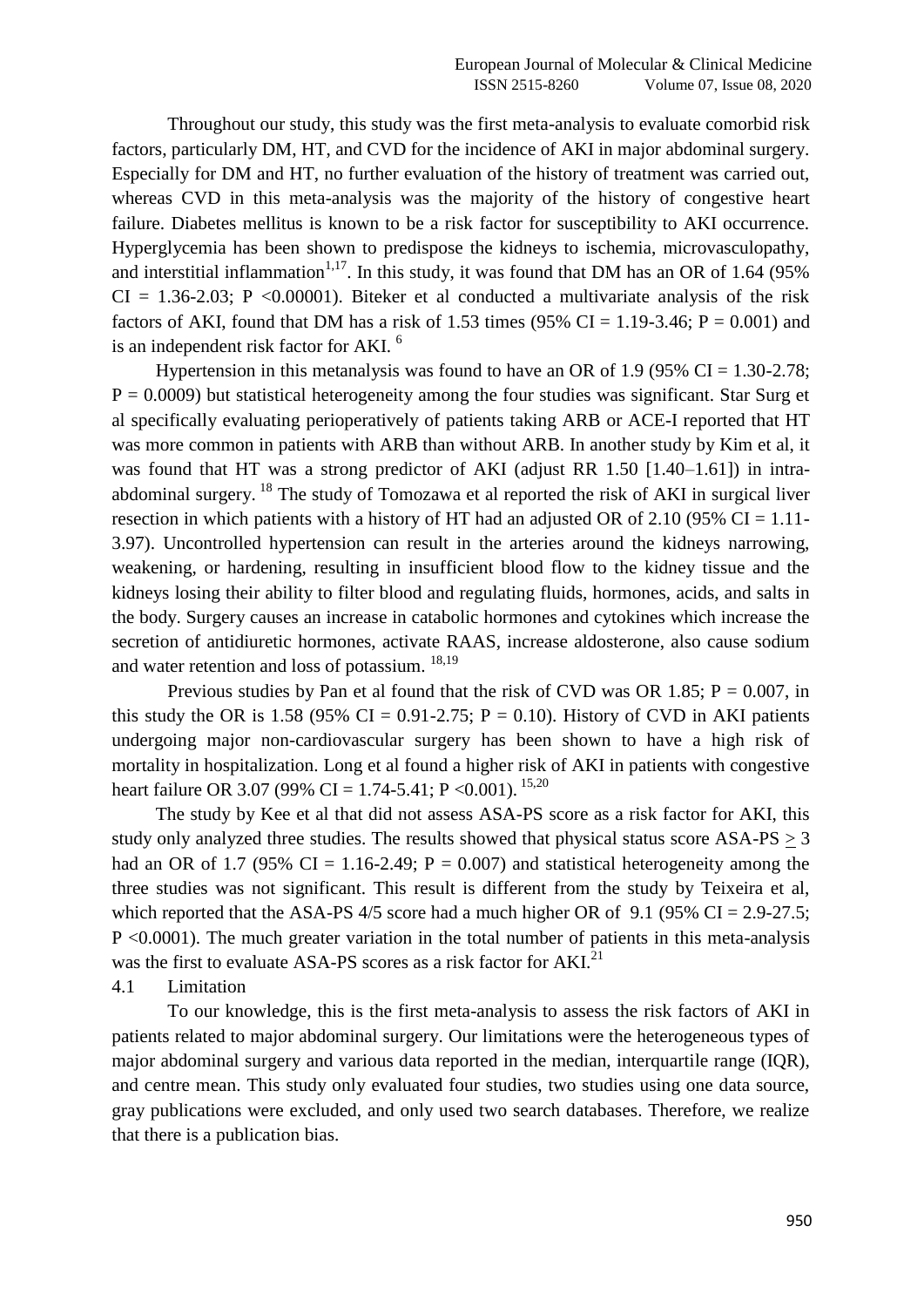# **5. CONCLUSION**

In patients who underwent major abdominal surgery, the risk factor of AKI is higher in male, while patients with comorbid disease DM and HT have a higher risk of AKI, as well as score  $ASA-PS > 3$ 

## **6.REFERENCES**

- [1] KDIGO AKI Work Group. Kidney International Supplements. *KDIGO Clin Prat Guidel ACute Kidney Inj*. 2012;2(1):1-138. doi:10.1038/kisup.2012.3
- [2] Roesli R. *Diagnosis & Pengelolaan Gangguan Ginjal Akut*. 2nd ed. Pusat Penerbitan Ilmiah Bagian Ilmu Penyakit Dalam FK-UNPAD; 2011.
- [3] Lewington AJ, Cerdá J, Mehta RL. Raising Awareness of Acute Kidney Injury. *Kidney Int*. 2013;84(3):457-467. doi:10.1038/ki.2013.153.Raising
- [4] Bellomo R, Ronco C, Kellum JA, Mehta RL, Palevsky P. Acute renal failure definition, outcome measures, animal models, fluid therapy and information technology needs: the Second International Consensus Conference of the Acute Dialysis Quality Initiative (ADQI) Group. *Crit Care*. 2004;8(4). doi:10.1186/cc2872
- [5] Mehta RL, Kellum JA, Shah S V., et al. Acute kidney injury network: Report of an initiative to improve outcomes in acute kidney injury. *Crit Care*. 2007;11(2):1-8. doi:10.1186/cc5713
- [6] Biteker M, Dayan A, Tekkesin IA. Incidence , risk factors , and outcomes of perioperative acute kidney injury in noncardiac and nonvascular surgery. *Am J Surg*. 2014;207(1):53-59. doi:10.1016/j.amjsurg.2013.04.006
- [7] Goren O, Matot I. Perioperative acute kidney injury. *Br J Anaesth*. 2015;115:3-14. doi:10.1093/bja/aev380
- [8] O'Connor ME, Kirwan CJ, Pearse RM, Prowle JR. Incidence and associations of acute kidney injury after major abdominal surgery. *Intensive Care Med*. 2016;42(4):521-530. doi:10.1007/s00134-015-4157-7
- [9] Meersch M, Schmidt C, Zarbock A. Perioperative Acute Kidney Injury: An Under-Recognized Problem. *Anesth Analg*. 2017;125(4):1223-1232. doi:10.1213/ANE.0000000000002369
- [10] Higgins JPT, Thompson SG. Quantifying heterogeneity in a meta-analysis. *Stat Med*. 2002;21(11):1539-1558. doi:10.1002/sim.1186
- [11] Kee YK, Kim H, Jhee JH, Al. E. Incidence of and risk factors for delayed acute kidney injury in patients undergoing colorectal surgery. *Am J Surg*. 2019;218(5):907-912. doi:10.1016/j.amjsurg.2019.03.027
- [12] Mizota T, Yamamoto Y, Hamada M, et Al. Intraoperative oliguria predicts acute kidney injury after major abdominal surgery. *Br J Anaesth*. 2017;119(6):1127-1134. doi:10.1093/bja/aex255
- [13] STARsurg Collaborative. Association between peri-operative angiotensin-converting enzyme inhibitors and angiotensin-2 receptor blockers and acute kidney injury in major elective non-cardiac surgery: a multicentre, prospective cohort study. *Anaesthesia*. 2018;73(10):1214-1222. doi:10.1111/anae.14349
- [14] Mizota T, Dong L, Takeda C, et Al. Transient acute kidney injury after major abdominal surgery increases chronic kidney disease risk and 1-year mortality. *J Crit Care*.